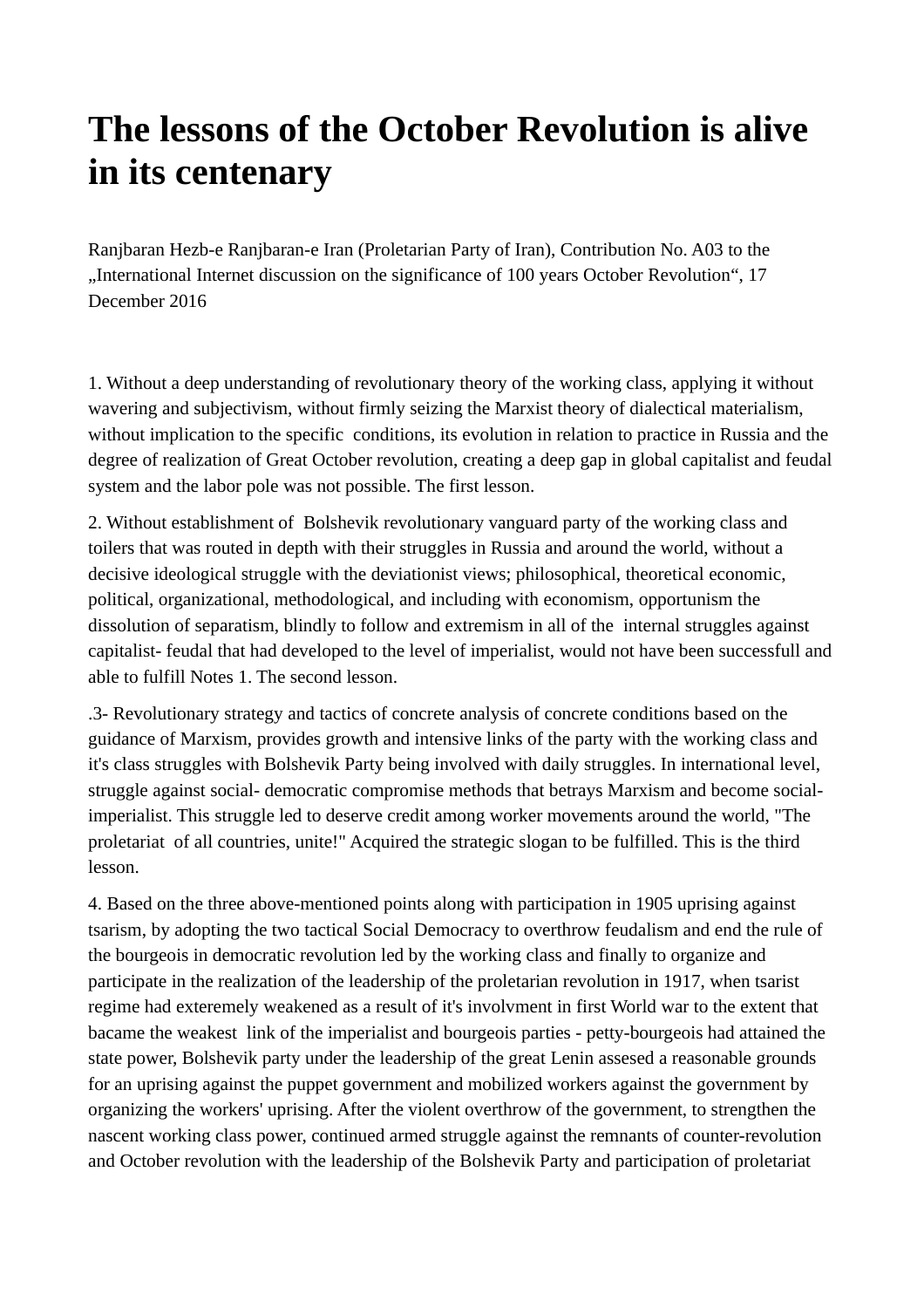and toilers in this revolution, dictatorship of the proletariat became victorious against the remnants of domestic and foreign reactionary forces. This is the fourth lesson.

5. Two poles of revolution and counter-revolution confronted in world scale and this victory placed a great hope in the triumph of political power for the proletariat of other countries. But by begining of the realization of the first steps of socialist system and unfavorable conditions that were unsuccessful revolution in other countries, sabotaging and prevention in the building of socialism in terms of the theoretical, practical, military and deceitful propaganda such as fueling the bureaucracy and attribute it to the Communist Party and the proletariat state by the petty bourgeoisie and at the later phases when the Soviet Union, achieved the shining victories, It is also at a time when the imperialist countries had undergone a great depression, planned to bring the proletariat state to it's knees and war by German fascism – Japan and ... Began. It is revealed that the Socialist country without certainty of the proletarian revolution in other countries are surrounded by the imperialist system to prevent the building of socialism in that. But however the sustainability of the Soviet Union and the defeat of fascism attacks had a big impact in the world and a new democratic revolution in China also contributed to the strengthening of socialism pole. Therefore, the plan of the certainty of a global revolution in the absence of such conditions, be provided in a few; avoiding that means nothing but pacifism, thus workers movement will sink in more economism. This is the fifth lesson.

6. After this victory, the proletariat revolution in some countries failed. For instance, uprising in Germany due to lack of valuing the importance of Communist Party, including not to banish the social - democrat party in Germany by Rosa Luxembourg that had a significant role in misgiving the workers, such as Kautsky and Social Democratic leaders served the imperialist system during the uprising of workers and top leaders including Rosa' misgivings towards the social democrats captured and killed, and the workers uprising of Germany ended with defeat. But in China, the Communist Party of China for the sake of the correct diagnosis of the major conflict in China and applying revolutionary tactics and strategy on integration with the concrete conditions of China by Mao Tse -tung, in China that more than 80% of the countrymen were peasants that witnessed 10 million uprising peasants of those in the Union of the peasants in the Hunan region against the feudal, consequently suggested by Mao to join this fight rather than Trotsky way of split in the name of working among workers by organizing the struggle of the proletariat revolution and did nothing except to surrendered to the regime of Chiang Kai-shek. But, strengthening the armed peasants movement led by Communist Party of China in the Gingan mountains and integration of Marxism-Leninism with the specific conditions (scientific communism) along with a long term war, the new democratic revolution led by the proletariat to gain victory, meaning that large areas of China by peasants, those who were thirsty for liberation from feudalism and under the leadership of working class party defeated the weak link of feudal- comprador system. This was also advanced against saboteur Trotskyism. The sixth lesson

7. To this order, being educated by two revolutions, October Russia and China, including what was summed up by Lenin and Mao

showed that in any country, if we could correctly determine the weak link of the internal suppress dominated regime and imperialist aggression, meaning soluble of the major conflict in the country; by leadership of communist party that has authority and influence among the workers and masses